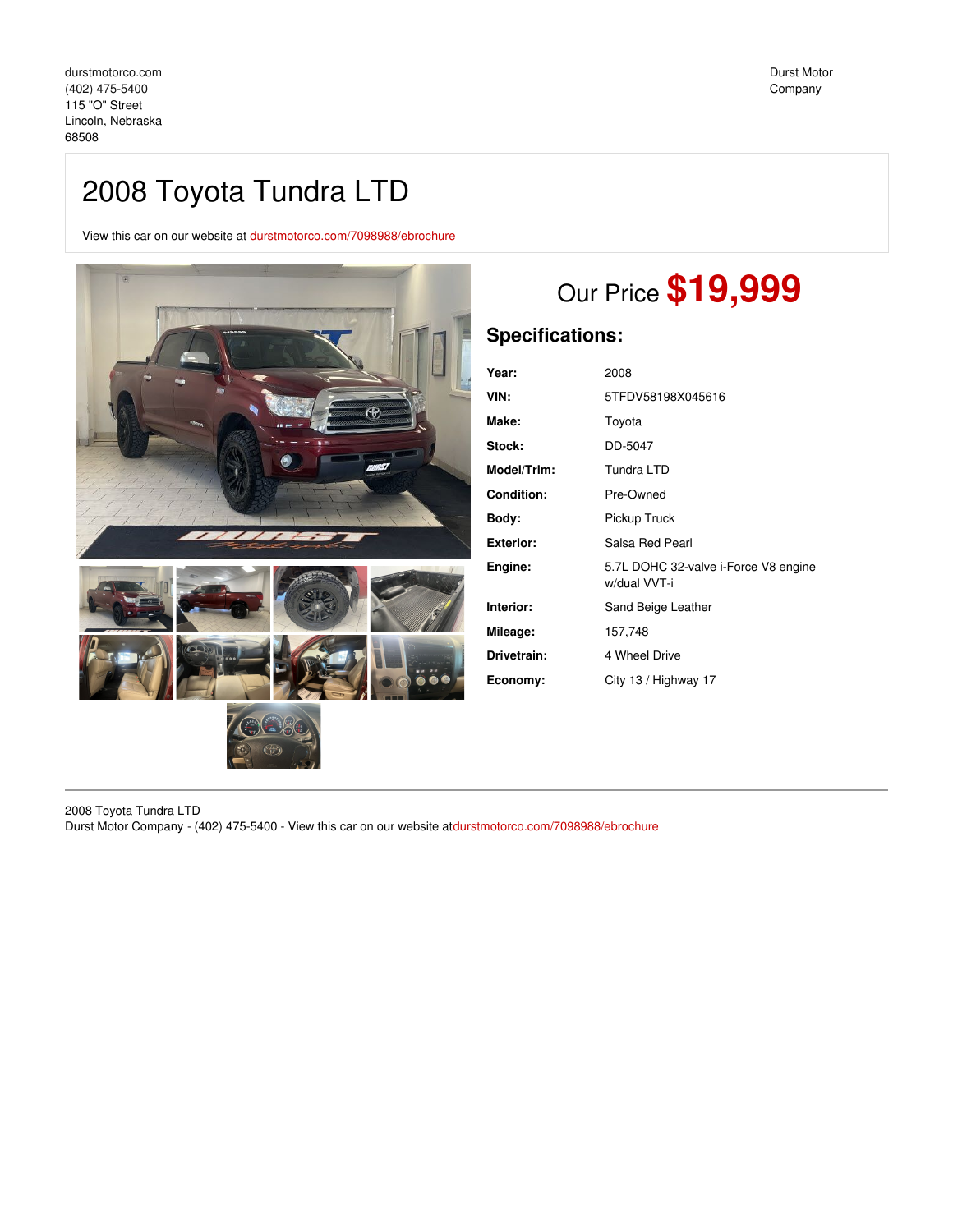

## 2008 Toyota Tundra LTD

Durst Motor Company - (402) 475-5400 - View this car on our website at[durstmotorco.com/7098988/ebrochure](https://durstmotorco.com/vehicle/7098988/2008-toyota-tundra-ltd-lincoln-nebraska-68508/7098988/ebrochure)

# **Installed Options**

# **Interior**

- Front leather heated bucket seats-inc: 10-way driver & 4-way front passenger pwr adjustable seats, driver & front passenger pwr lumbar & thigh supports, passenger-side fold flat, drivers seat memory
- Rear sliding & reclining fold-flat seats- 2-way adjustable headrests- Rear armrest
- Carpet flooring- Center console box
- Tilt & telescopic leather steering wheel-inc: console shifter, audio controls, memory
- Optitron gauges
- Instrumentation-inc: tachometer, tripmeter, exterior temp gauge, digital clock
- Multi-information display-inc: current & average mpg, range, average speed, customizable features
- Tire pressure monitor system- Pwr windows- Pwr door locks
- Remote keyless entry system- HomeLink universal transceiver- Cruise control
- Engine immobilizer- Anti-theft alarm system
- JBL AM/FM stereo w/6-disc in-dash CD changer-inc: MP3 capability, (12) speakers, 440W amp, Bluetooth capability, auxiliary audio input
- Dual zone automatic air conditioning w/sync mode- Rear air conditioning ducts
- Rear glass defroster- Glove box illumination- (4) front & (2) rear cup holders
- Cigarette lighter & ashtray w/illumination- (2) front pwr points & (1) rear pwr point
- Auto-dimming rearview mirror w/map lamp, compass- Overhead console
- Double visors w/extenders, illuminated mirrors- Illuminated entry system
- Front & rear map lamps- Driver & front passenger seatback pockets

### **Exterior**

- Front color-keyed resin bumper & rear chrome steel bumper w/color-keyed front upper cover
- Mud guards- Silver grille & chrome surround- Fog lamps
- Chrome retractable pwr heated mirrors-inc: turn signals, auto-dimming, puddle lamps, memory
- Pwr sliding rear privacy glass- Rear door privacy glass